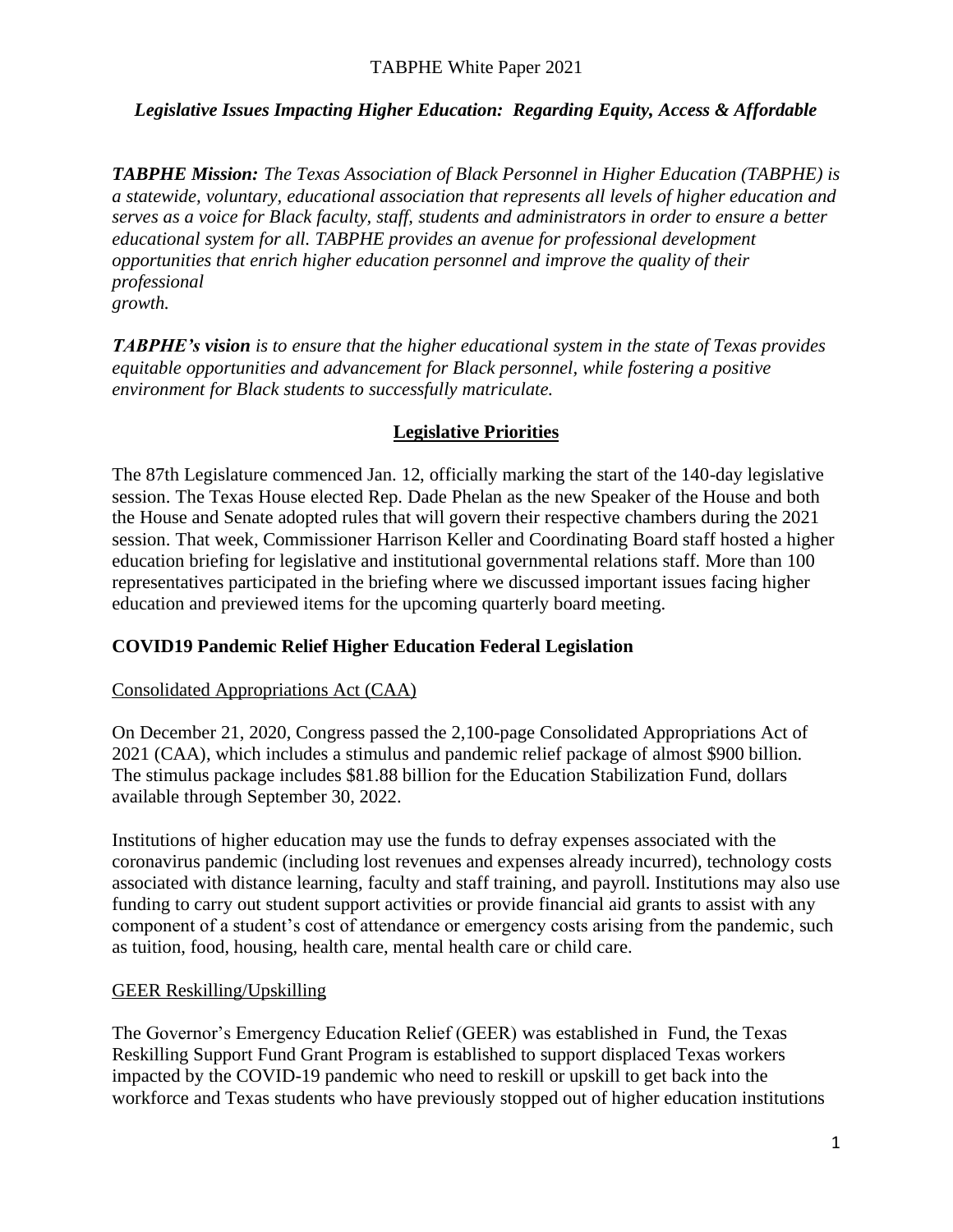without completing a postsecondary credential. To date, during Round 1 of the process, we have allocated \$18,111,447 in reskilling grants to 40 applicants, representing 49 institutions.

## Texas Reskilling Upskilling Education (TRUE)

Texas Reskilling Support Fund Grants are intended to be deployed as quickly as reasonably possible during the 2021 calendar year to enable Texas public IHEs to support adversely impacted students who need additional education and training during this period of significant economic disruption caused by the COVID-19 global pandemic.

The Grant awards may only be used to provide last dollar financial aid support for tuition and fees for eligible students in eligible programs after other federal, state, and institutional financial aid has been applied. Due to the complex and evolving issues related to the delivery of postsecondary education and training during COVID-19, public IHEs are encouraged to collaborate with other public higher education institutions, employers, and Regional Workforce Development Boards in the development and execution of this effort. Academic or workforce credential programs selected for support by institutions must meet either or both of the following criteria:

- *High-value short-term workforce credential programs* of fewer than 60 Semester Credit Hours, including programs that may be converted to credit or are stackable to creditbearing programs, Level 1 Certificates, Level 2 Certificates, or Level 3 Enhanced Skills Awards and Advanced Technology Certificates. Eligible workforce credential programs must *either*:
	- o Be aligned with high value occupations in the region as determined by the most recent TWC Target Occupations regional list; *or*
	- o Be aligned with high value occupations offering above-average wages and strong job placement for the region as determined by the institution following examination of pertinent labor market information in partnership with regional employers and in consultation with the Regional Workforce Development Board.
- *Undergraduate degree program*s (Associate's and Baccalaureate programs) that an eligible student may have 75% or more of program requirements already completed or may reasonably be expected to complete within twelve months from re-enrollment in the program.

Academic or workforce credential programs may be delivered digitally, face-to-face or in a hybrid mode of delivery.

Student financial aid provided under this program must:

- Only be used to provide last dollar financial aid and only be applied towards the student's tuition and required fees, after any federal, state, or institutional gift aid the student has received;
- Not exceed an eligible student's demonstrated financial need; and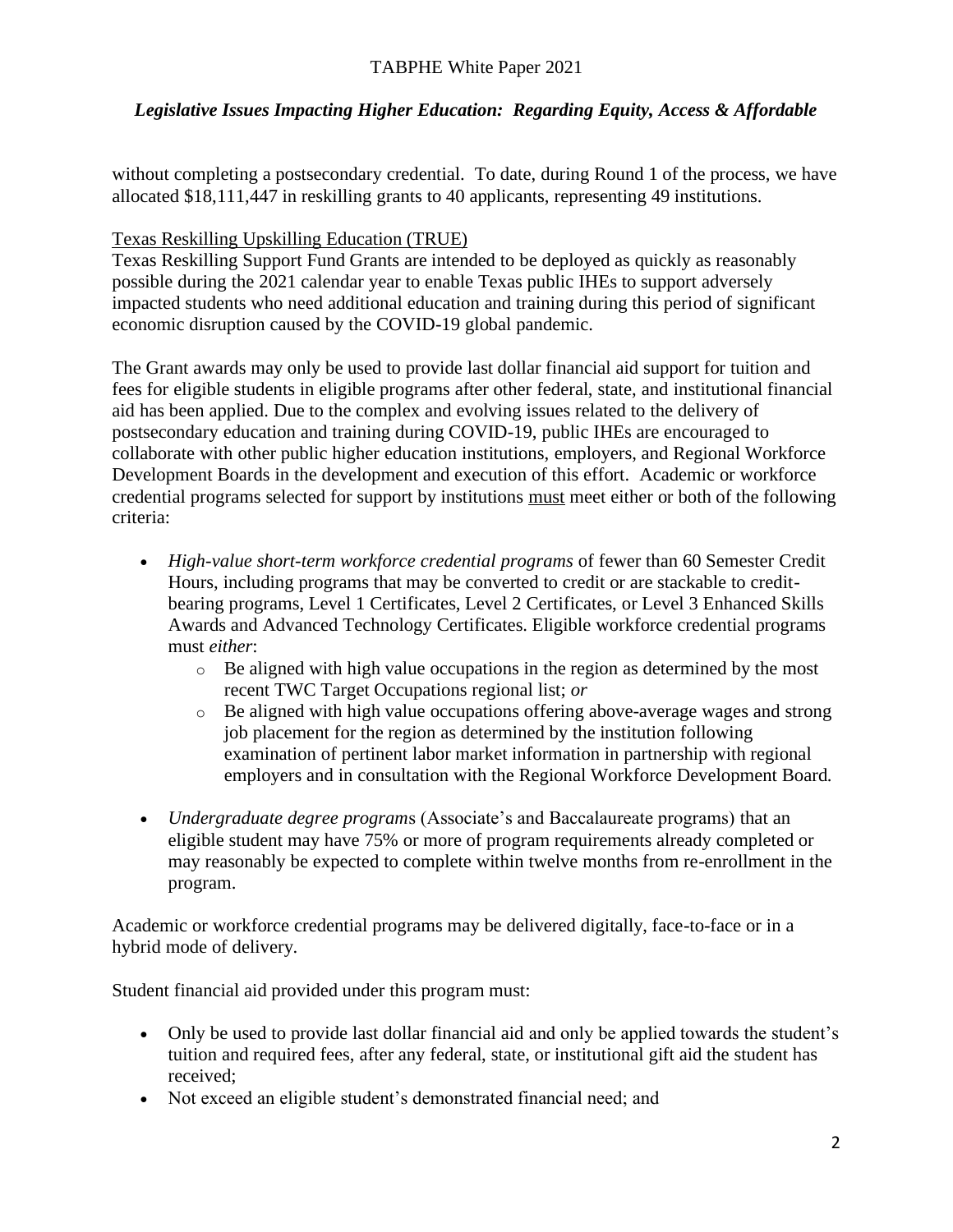- Be between \$500 and \$2,500, but not exceed \$2,500, for any eligible student per semester.
- Institutions shall explain to students where this funding came from, why they were selected, and make clear that the funds are to be utilized only during the allowed grant period.
	- $\circ$  Students in receipt of this aid must meet the following eligibility requirements:
- Texas residents eligible for in-state tuition as determined by the institution;
- Have filed a Free Application for Federal Student Aid (FAFSA);
- Have financial need and are eligible for federal Title IV aid. Students who are enrolled in short-term non-eligible Title IV workforce credential programs but who are otherwise Title IV eligible may be included;
- Have affirmed they were affected by COVID-19. Institutions may establish their own processes for determining COVID-19 impact;
- Be enrolled in an eligible undergraduate or short-term workforce credential program as described in this RFA on either a full time or part time basis;
- Have not been enrolled in an accredited postsecondary institution in the previous academic (long) semester or previous six months; and
- Are within twelve months or 75% of completing their credential program.

**We support** Senate Bill (SB) 64 passed by the 86th Texas Legislature, Regular Session, required the Texas Higher Education Coordinating Board (THECB), in collaboration with the Department of Information Resources (DIR), to explore ways to incentivize Texas higher education institutions to develop more certificate and degree programs in the area of cybersecurity and submit a report detailing strategies to the lieutenant governor, the speaker of the House of Representatives, the presiding officer of each legislative standing committee with primary jurisdiction over higher education, and each governing board of an institution of higher education not later than September 1, 2020.

In accordance with Texas Education Code 61.0518, the SB 64 report, *Strategies to Incentivize Institutions of Higher Education to Develop Degree Programs in Cybersecurity was submitted to The* Honorable Greg Abbott, Governor, The Honorable Dan Patrick, Lieutenant Governor, The Honorable Dennis Bonnen, Speaker of the House of Representatives, The Honorable Chris Turner, Chair, House Committee on Higher Education, and The Honorable Brandon Creighton, Chair, Senate Committee on Higher Education. This report presented the following information:

> • Initial findings show there is a growing need for graduates of certificate and degree programs in cybersecurity. Recent data from the National Center for Education Statistics showed that of the 1.9 million students who graduated with a bachelor's degree in 2018, only 64,405 earned a degree in computer and information sciences. If only three percent of college students continue to enroll in computer science programs related to cybersecurity, the shortage of workers in this under-employed area will get worse (Knoll, 2019);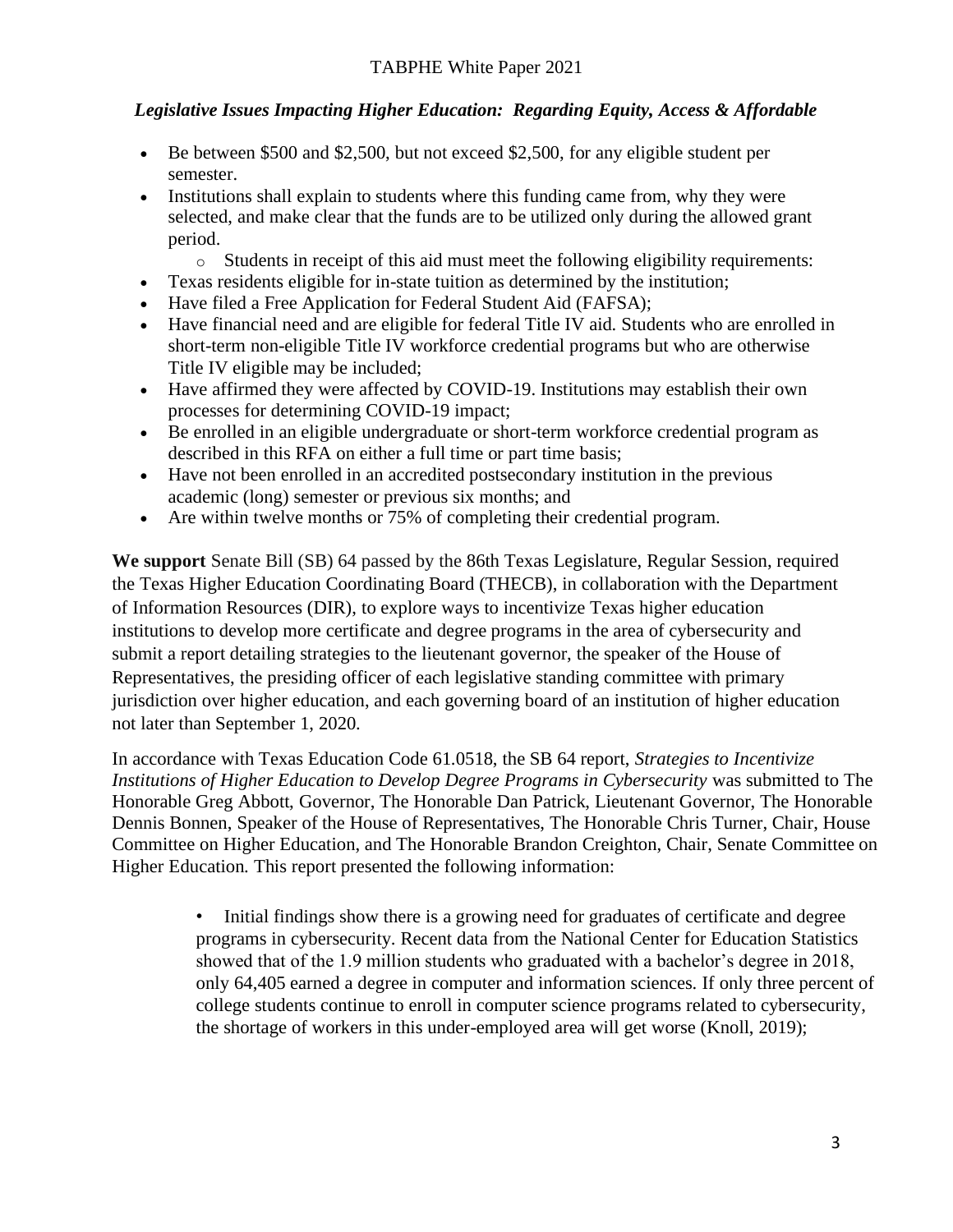• An overview of the methodology that was used to conduct and collect data on the development of degree programs in cybersecurity at Texas institutions of higher education; and

• Recommendations for providing state funding, creating industry partnerships, developing a standardized curriculum, and creating articulation pathways from high school to college.

The report can be found on the THECB website at: [http://reportcenter.highered.texas.gov/reports/legislative/.](http://reportcenter.highered.texas.gov/reports/legislative/)

Senate Bill (SB) 64 passed by the 86th Texas Legislature, Regular Session, required the Texas Higher Education Coordinating Board (THECB), in collaboration with the Department of Information Resources (DIR), shall coordinate with lower-division institutions of higher education and entities that administer or award postsecondary industry certifications or other workforce credentials in cybersecurity to develop certificate programs or other courses of instruction leading toward those certifications or credentials that may be offered by lower-division institutions of higher education. The board may adopt rules as necessary for the administration of this section. THECB has form an SB 64 Cybersecurity Pathways Workgroup to fulfill the second part of this legislation.

**We support** Texas Transfer Framework Senate Bill 25 The report can be found on the THECB website at: [http://www.tccao.org/documents/THECB\\_TxTransferFramework\\_ConceptPaper\\_FINALDRAF](http://www.tccao.org/documents/THECB_TxTransferFramework_ConceptPaper_FINALDRAFT_Nov21.pdf) [T\\_Nov21.pdf](http://www.tccao.org/documents/THECB_TxTransferFramework_ConceptPaper_FINALDRAFT_Nov21.pdf)

**Background.** Under the leadership of Commissioner Harrison Keller, substantially improving transfer, particularly for students attending community colleges who plan to transfer to a public four-year university, is a central priority for the Texas Higher Education Coordinating Board. State policy mechanisms available for the agency and institutions to improve transfer were strengthened during the 86th Texas Legislative Session (2019) with the passage of Senate Bill 25. Senate Bill 25 included several important provisions to improve transfer in Texas, including recommended course sequences, earlier filing of degree plans, and new reporting on nontransferable credit. To build upon the momentum created by Senate Bill 25, earlier this year the Coordinating Board convened a small, informal workgroup – the Improving Texas Transfer Workgroup – which was comprised of an equal number of representatives from public two- and four- year institutions.

**Continuity and change with existing transfer policy.** The Texas Transfer Framework will build upon the strengths of existing Texas transfer policy, while introducing new policies and procedures that will substantially improve transfer. In implementing all aspects of this new transfer framework, the Coordinating Board is committed to working in close consultation with institutions. The Texas Transfer Framework is intended to complement and bolster transfer pathways and cross-institutional partnerships that are student-centric and flexible for students and institutions, particularly through regional collaborations that effectively streamline students'